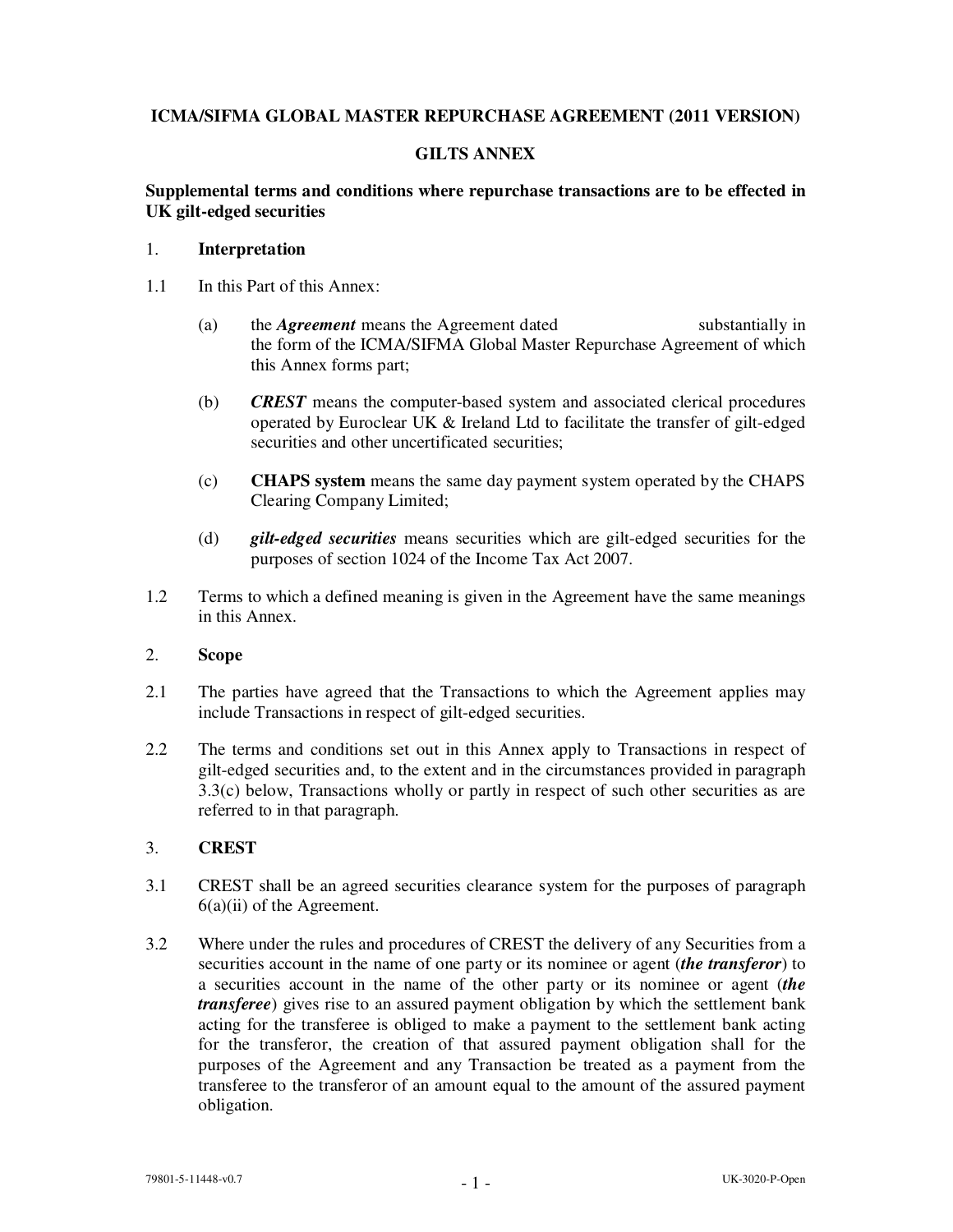- (a) Subject to and in accordance with the following provisions of this subparagraph, the parties may agree to enter into an overnight sale and repurchase transaction (a *DBV Transaction*) to be effected under the "delivery-by-value" facility of CREST.
- (b) The Confirmation relating to a DBV Transaction
	- (i) shall specify the Transaction as a DBV Transaction;
	- (ii) shall not describe the Purchased Securities;
	- (iii) shall specify as the Purchase Price the consideration to be input in respect of the delivery of the Purchased Securities through CREST;
	- (iv) shall specify the pricing rate for that DBV Transaction.
- (c) The Purchased Securities under a DBV Transaction shall be such Securities (which may include Securities which are not gilt-edged securities) as shall be selected and delivered by CREST on the apportionment of securities to the relevant delivery in accordance with the rules and procedures of CREST.
- (d) The amount by which the Repurchase Price under a DBV Transaction exceeds the Purchase Price shall be paid by Seller to Buyer on the Repurchase Date on or as soon as practicable after the delivery of Equivalent Securities through CREST from a securities account of Buyer to a securities account of Seller. Such payment shall be made through CREST or outside CREST in same day funds.
- (e) If on the Repurchase Date of a DBV Transaction Equivalent Securities are not delivered to Seller by reason of the fact that either party's membership of CREST has been terminated or suspended then, unless before the latest time for delivery of such Equivalent Securities under the rules and procedures of CREST an Event of Default has occurred under paragraph 10 of the Agreement in respect of either party, such non-delivery shall be deemed to constitute -
	- (i) where Buyer's membership of CREST has been terminated or suspended, a failure by Buyer to deliver Equivalent Securities on the Repurchase Date;
	- (ii) where Seller's membership of CREST has been terminated or suspended, a failure by Seller to pay the Repurchase Price on the Repurchase Date.
- (f) If on the Repurchase Date of a DBV Transaction Equivalent Securities are not delivered to Seller by reason of the fact that there are insufficient Securities of the relevant description standing to the credit of Buyer's account to enable delivery of the Equivalent Securities or there is insufficient cash standing to the credit of Seller's account to enable payment of the Repurchase Price then, unless before the latest time for delivery of such Equivalent Securities under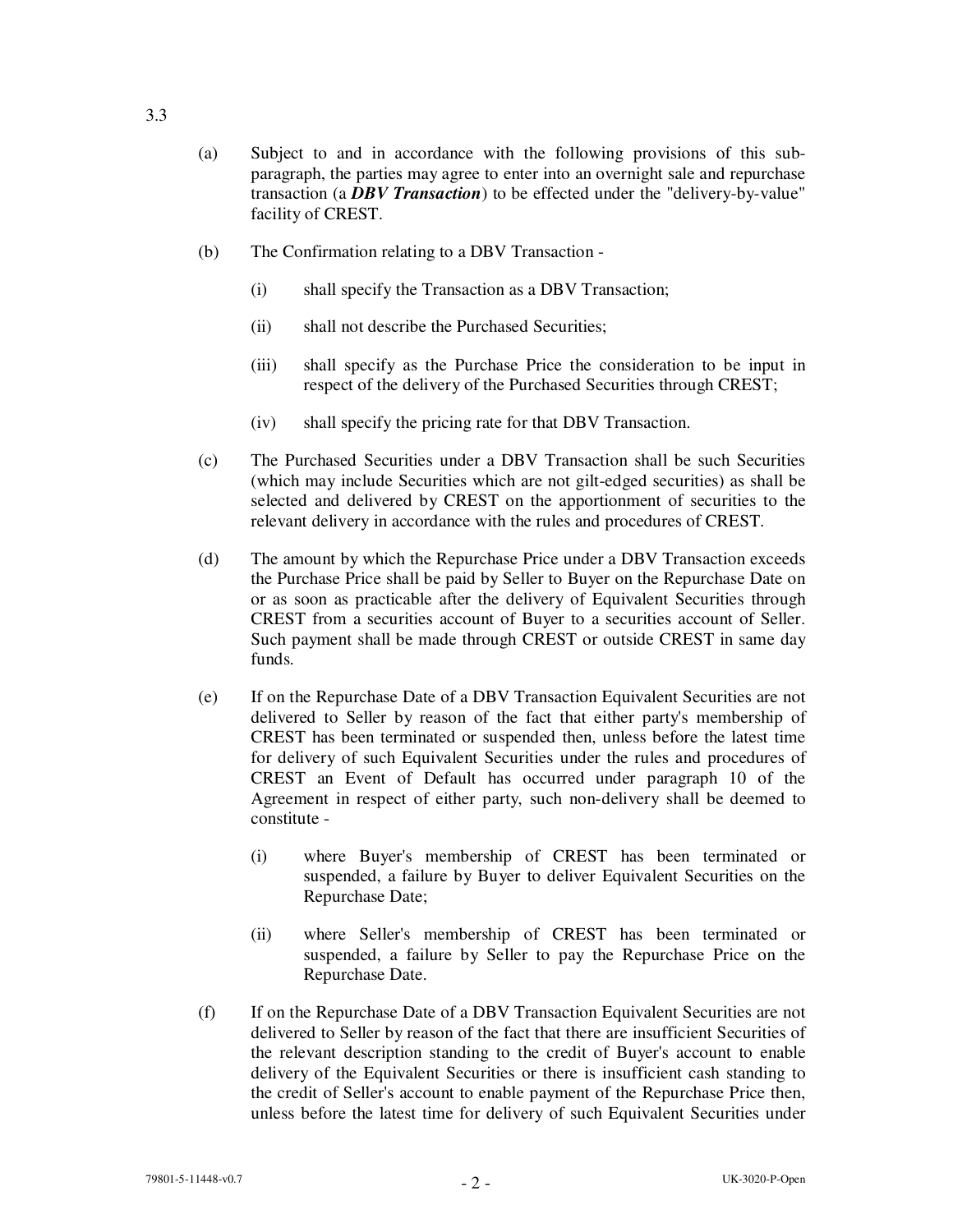the rules and procedures of CREST an Event of Default has occurred under paragraph 10 of the Agreement in respect of either party, such non-delivery shall be deemed to constitute –

- (i) where there are insufficient Securities of the relevant description standing to the credit of Buyer's account to enable delivery of the Equivalent Securities, a failure by Buyer to deliver Equivalent Securities on the Repurchase Date;
- (ii) where there is insufficient cash standing to the credit of Seller's account to enable payment of the Repurchase Price, a failure by Seller to pay the Repurchase Price on the Repurchase Date.
- (g) If after an Event of Default has occurred under paragraph 10 of the Agreement Equivalent Securities to the Purchased Securities are delivered to a securities account of Seller against the creation of an assured payment obligation in accordance with the rules and procedures of CREST notwithstanding the termination of the relevant DBV Transaction, such delivery shall give rise to the following obligations, each of which shall be conditional on the simultaneous performance of the other -
	- (i) an obligation on Seller to deliver to Buyer on demand securities equivalent to the securities so delivered; and
	- (ii) an obligation on Buyer to pay to Seller on demand a sum equal to the amount of the assured payment obligation so created.
- 3.4
- (a) The parties may agree to enter into a series of DBV Transactions to be confirmed by a single Confirmation, each such DBV Transaction being for the same Purchase Price and each such DBV Transaction other than the first commencing on the Repurchase Date of the previous Transaction. Such a series of DBV Transactions is in this paragraph referred to as -
	- (i) an *Open DBV Repo* if the Repurchase Date of the last Transaction in the series is not specified in the Confirmation but it is instead provided that, if either party gives to the other notice of not less than a stated period, the DBV Transaction which will be due for Termination on the date specified in the notice will be the last Transaction in the series and the series will be limited accordingly;
	- (ii) a *Term DBV Repo* if the date on which the last Transaction in the series is due for Termination is specified in the Confirmation.
- (b) Subject to the following provisions of this sub-paragraph, paragraph 3.3 above shall apply in respect of each DBV Transaction forming part of an Open DBV Repo or a Term DBV Repo.
- (c) It shall not be necessary for any Transaction forming part of an Open DBV Repo or a Term DBV Repo to be evidenced by a separate Confirmation and,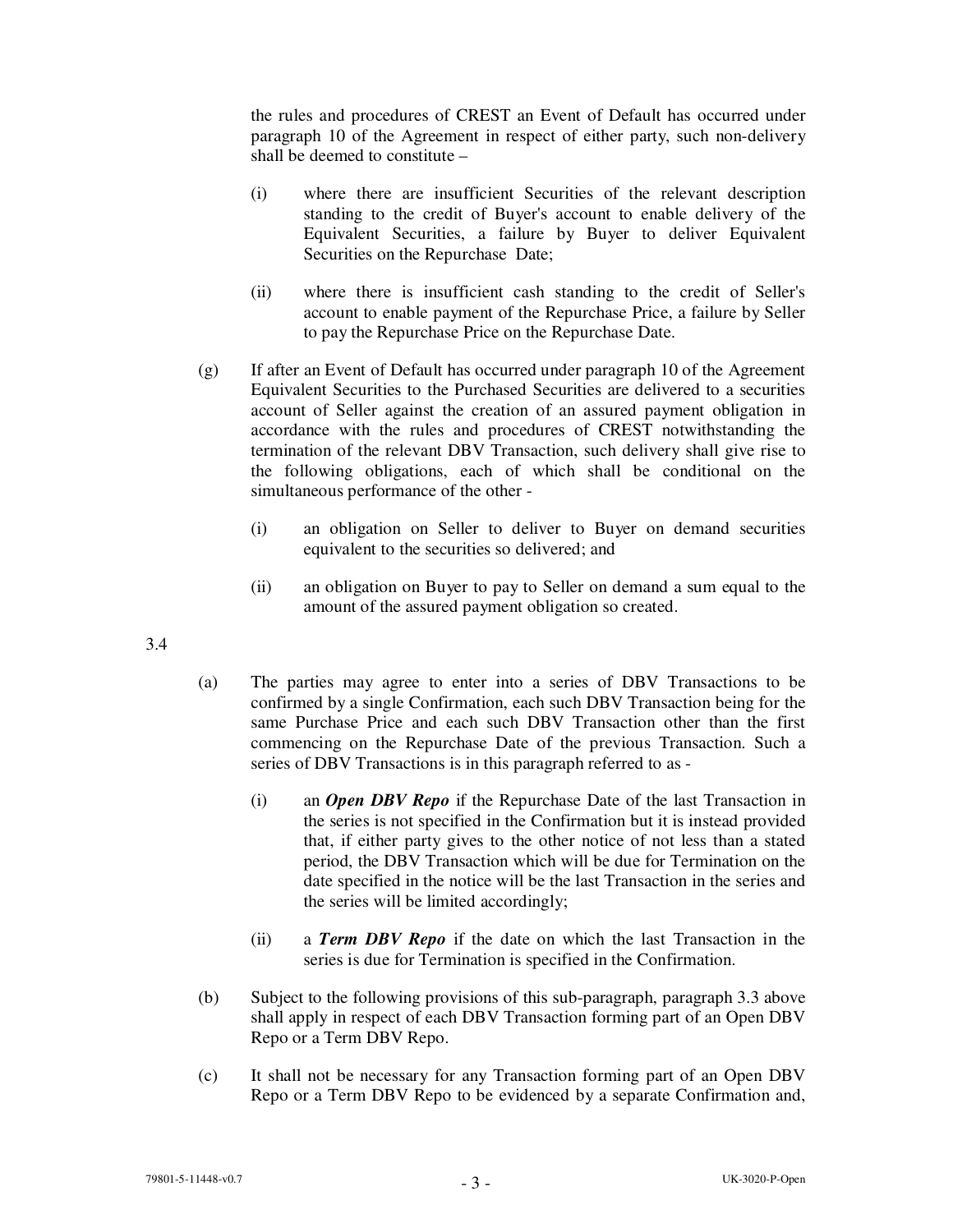subject to sub-paragraph 3.4(d) below, each such Transaction shall be deemed to be entered into on the Repurchase Date of the preceding such Transaction.

- (d) Notwithstanding the preceding provisions of this sub-paragraph, a transaction which would otherwise be deemed to be entered into on any day and would form part of an Open DBV Repo or a Term DBV Repo shall be deemed not to be entered into if before the parties have taken the steps necessary to effect delivery of the Purchased Securities under that Transaction on that day in accordance with the rules and procedures of CREST -
	- (i) an Event of Default has occurred in relation to either party; or
	- (ii) an earlier Transaction forming part of that Open DBV Repo or Term DBV Repo has been terminated under paragraph 10(h) or 10(i) of the Agreement.
- (e) In any case where sub-paragraph 3.4(d) above applies, no further Transaction forming part of the relevant Open DBV Repo or Term DBV Repo shall arise.
- (f) Subject to sub-paragraph 3.4(h) below, and save in so far as the Confirmation relating to an Open DBV Repo or Term DBV Repo may otherwise provide, that part (if any) of the Repurchase Price in respect of each Transaction in the relevant series (other than the last such Transaction) which exceeds the Purchase Price shall not be payable on the Repurchase Date, but shall instead be deferred until, and shall be payable on, the Repurchase Date of the last Transaction in the series. Such payments shall be made through CREST or outside CREST in same day funds.
- (g) Any amount payable in respect of a Transaction forming part of an Open DBV Repo or Term DBV Repo payment of which has been deferred under subparagraph 3.4(f) above shall, until it is paid or the relevant Transaction is terminated under any provision of paragraph 10 of the Agreement, be treated for the purposes of paragraph  $4(c)$  of the Agreement as if it were an amount payable under paragraph 5 of the Agreement.
- (h) If any Transaction forming part of an Open DBV Repo or Term DBV Repo is terminated under any provision of paragraph 10 of the Agreement, any amounts payable in respect of any earlier Transactions forming part of that Open DBV Repo or Term DBV Repo payment of which has been deferred under sub-paragraph 3.4(f) above shall become due and payable immediately.

### 4. **Transactions in partly-paid Securities**

- 4.1 This paragraph applies where
	- (a) the Purchased Securities under a Transaction are Securities on which a call or instalment remains to be paid; and
	- (b) the due date for the payment of any such call or instalment occurs before the Termination of the Transaction.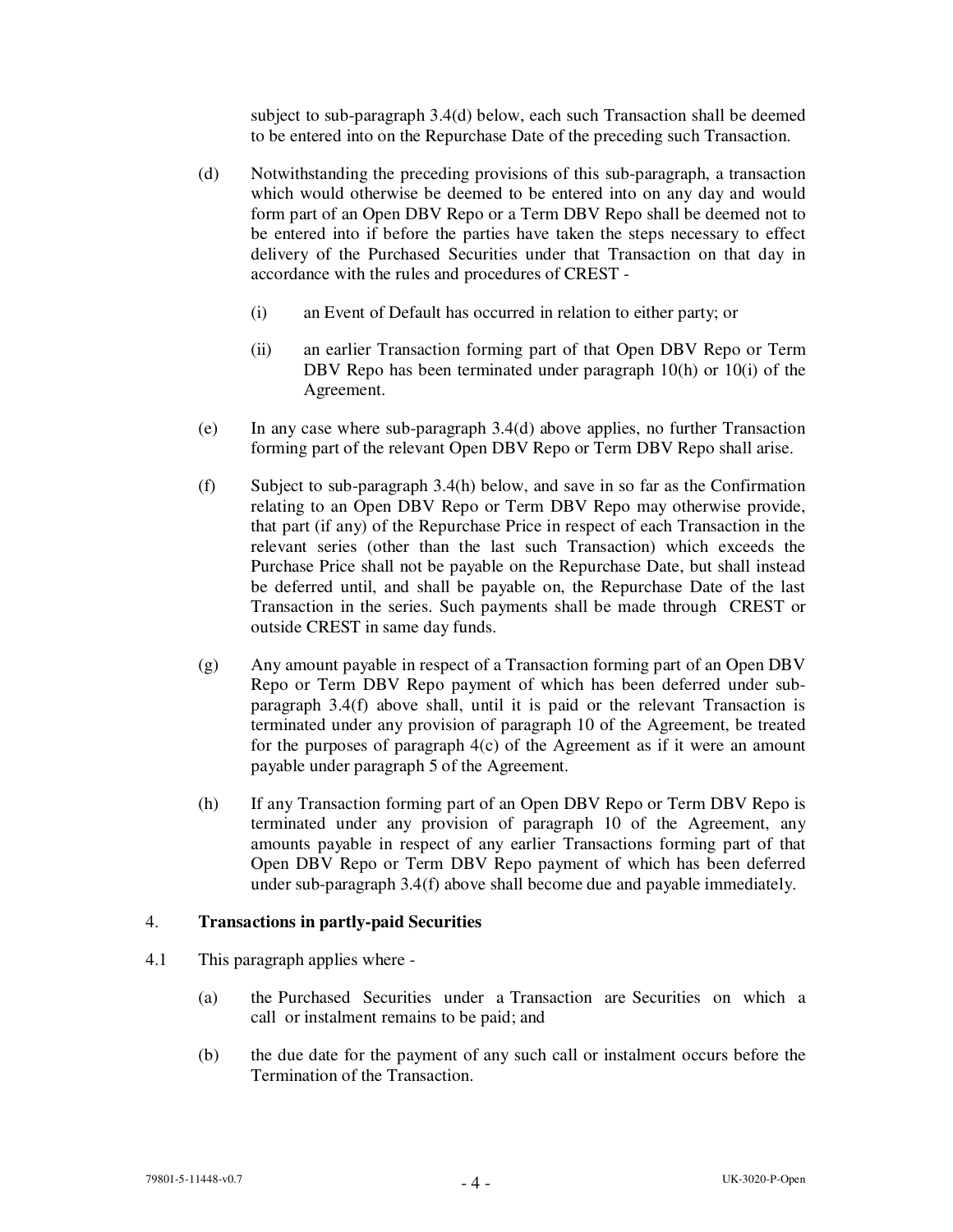- 4.2 Seller shall pay to Buyer, for value on or before the due date of the call or instalment, an amount equal to the call or instalment payable on that date in respect of Securities equivalent to the Purchased Securities.
- 4.3 No adjustment to the Repurchase Price shall be made in consequence of the call or instalment or of the payment made by Seller under paragraph 4.2 above.
- 4.4 On and from the due date for the payment of the call or instalment the expression "Equivalent Securities" shall with respect to that Transaction be taken to mean Securities of the same issuer, forming part of the same issue and being of an identical type, nominal value, description and amount as the Purchased Securities but after payment of the call or instalment in question.

#### 5. **Exercise of rights of conversion**

- 5.1 This paragraph applies where the Purchased Securities under a Transaction are Securities in respect of which a right of conversion (whether arising under the terms of issue of the Securities or under a conversion offer made after such issue) becomes exercisable before the Termination of the Transaction.
- 5.2 Seller may, not later than a reasonable period before the latest time for the exercise of the right of conversion, give to Buyer written notice to the effect that, on Termination of the Transaction, it wishes to receive Securities in such form as will arise if the right of conversion is exercised or, in the case of a right of conversion which may be exercised in more than one manner, is exercised in such manner as is specified in the notice.
- 5.3 With effect from the latest time for the exercise of the right of conversion the expression "Equivalent Securities" shall be taken to mean -
	- (a) if a notice has been given under paragraph 5.2 above not later than the time specified in that sub-paragraph, such amount of such Securities of such description as fall to be held by a holder of Securities of the same issuer, forming part of the same issue and being of an identical type, nominal value, description and amount as the Purchased Securities if he has exercised the right of conversion in the manner specified in the notice;
	- (b) in any other case, such amount of Securities of such description as fall to be held by a holder of Securities of the same issuer, forming part of the same issue and being of an identical type, nominal value, description and amount as the Purchased Securities if he has not exercised the right of conversion.

### 6. **Termination of on demand Transactions**

6.1 Paragraph 3(e) of the Agreement shall not apply, but shall be replaced by the following -

"(e) In the case of on demand Transactions, demand for Termination shall be made by Buyer or Seller, by telephone or otherwise, and shall provide for Termination to occur as soon as reasonably practicable after such demand or on such date (being at least one Business Day after that on which the demand is made) as may be specified in the demand: provided that, unless otherwise agreed between the parties, a demand which